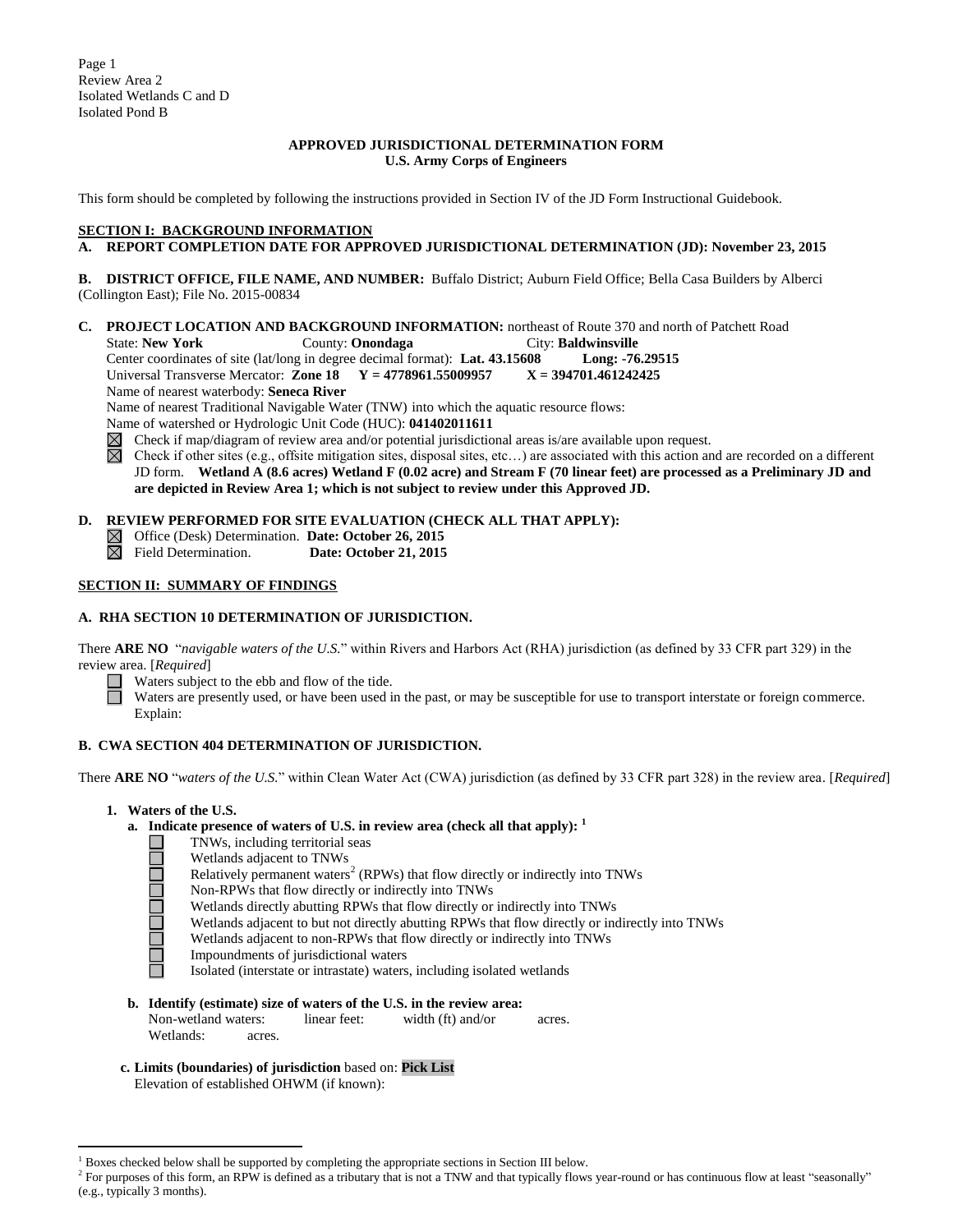Page 2 Review Area 2 Isolated Wetlands C and D Isolated Pond B

### **2. Non-regulated waters/wetlands (check if applicable): 3**

 $\boxtimes$  Potentially jurisdictional waters and/or wetlands were assessed within the review area and determined to be not jurisdictional. Explain:

**Pond B (0.32 acre), Wetland C (0.50 acre) and Wetland D (0.16 acre)** are outside Department of the Army jurisdiction as they do not meet the criteria for a jurisdictional water of the United States according to 33 CFR Part  $328.3(a)(1-7)$  as follows:

- 1. does not/has not supported interstate or foreign commerce;
- 2. is not an interstate water/wetland;<br>3. the degradation or destruction of v
- 3. the degradation or destruction of which would not affect interstate or foreign commerce and does not include such waters: (i) which are or could be used by interstate or foreign travelers for recreational or other purposes; or
	- (ii) from which fish or shellfish are or could be taken and sold in interstate or foreign commerce; or
	- (iii) which are used or could be used for industrial purpose by industries in interstate commerce
- 4. is not an impoundment of water otherwise defined as WOUS under the definition;
- 5. is not a tributary of waters identified in paragraphs (a)(1)-(4) of this section;
- 6. is not a territorial sea;
- 7. is not wetland adjacent to waters (other than waters that are themselves wetlands) identified in paragraphs (a)(1)-(6) of this section.

**Overall, the approximately 76-acre parcel is a mixture of upland forest, upland scrub/shrub and open, early successional old field. Drainage is generally to the northwest and comprises an approximate 200-acre drainage basin. Much of the parcel was in agriculture in the past and is relatively flat. The nearest potential conveyance for the identified aquatic features identified in Review Area 2 would be an off-site, unnamed tributary to the Seneca River, which is a Section 10 water.**

**Review Area 2:**

**Pond B - An old wooden dock was found discarded in the tall vegetation so we can only speculate that the Pond may have been used for recreation or a stock watering pond when the parcel was in agriculture. There is no evidence of flow into or out of this feature. The Pond was excavated in soils mapped as Appleton loam, which has a hydric ranking of '5-percent'. Pond B is approximately 2,425 linear feet from the off-site, unnamed tributary to the Seneca River.**

**Wetlands C and D formed in very shallow depressions within Ontario gravelly loam, which has a hydric ranking of '0-percent'. These two areas are located in heavily vegetated old field/scrub-shrub areas and are barely discernible. Historic maps show a stream flowing through the parcel which appears to connect these two Wetlands; however, there is no evidence of a stream channel anywhere on the parcel. Wetland C is approximately 2,735 linear feet from the off-site, unnamed tributary to the Seneca River and Wetland D is approximately 3,275 linear feet from the tributary.** 

**Due to topography and distance to the nearest tributary, the presence of a shallow subsurface flow connection to the off-site, unnamed tributary is very unlikely for any of the three features described above.**

**Note: As stated above, Wetland A, Wetland F, and Stream F are processed as a Preliminary JD and are depicted in Review Area 1, which is not subject to review under this Approved JD.**

#### **SECTION III: CWA ANALYSIS**

#### **A. TNWs AND WETLANDS ADJACENT TO TNWs**

**The agencies will assert jurisdiction over TNWs and wetlands adjacent to TNWs. If the aquatic resource is a TNW, complete Section III.A.1 and Section III.D.1. only; if the aquatic resource is a wetland adjacent to a TNW, complete Sections III.A.1 and 2 and Section III.D.1.; otherwise, see Section III.B below**.

- **1. TNW**  Identify TNW: Summarize rationale supporting determination:
- **2. Wetland adjacent to TNW**  Summarize rationale supporting conclusion that wetland is "adjacent":

 $\overline{a}$ 

<sup>&</sup>lt;sup>3</sup> Supporting documentation is presented in Section III.F.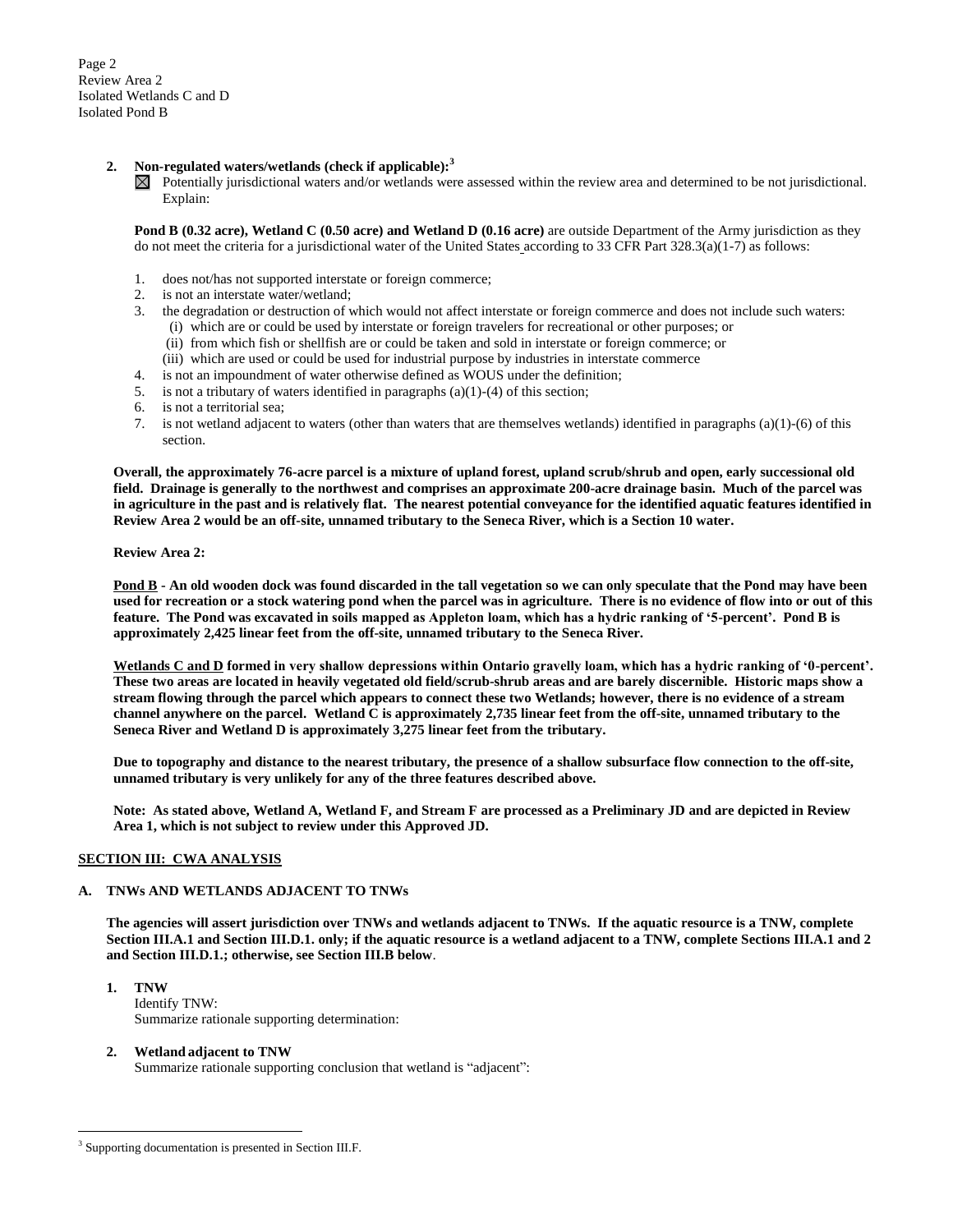#### **B. CHARACTERISTICS OF TRIBUTARY (THAT IS NOT A TNW) AND ITS ADJACENT WETLANDS (IF ANY):**

**This section summarizes information regarding characteristics of the tributary and its adjacent wetlands, if any, and it helps determine whether or not the standards for jurisdiction established under Rapanos have been met.** 

**The agencies will assert jurisdiction over non-navigable tributaries of TNWs where the tributaries are "relatively permanent waters" (RPWs), i.e. tributaries that typically flow year-round or have continuous flow at least seasonally (e.g., typically 3 months). A wetland that directly abuts an RPW is also jurisdictional. If the aquatic resource is not a TNW, but has year-round (perennial) flow, skip to Section III.D.2. If the aquatic resource is a wetland directly abutting a tributary with perennial flow, skip to Section III.D.4.**

**A wetland that is adjacent to but that does not directly abut an RPW requires a significant nexus evaluation. Corps districts and EPA regions will include in the record any available information that documents the existence of a significant nexus between a relatively permanent tributary that is not perennial (and its adjacent wetlands if any) and a traditional navigable water, even though a significant nexus finding is not required as a matter of law.**

**If the waterbody<sup>4</sup> is not an RPW, or a wetland directly abutting an RPW, a JD will require additional data to determine if the waterbody has a significant nexus with a TNW. If the tributary has adjacent wetlands, the significant nexus evaluation must consider the tributary in combination with all of its adjacent wetlands. This significant nexus evaluation that combines, for analytical purposes, the tributary and all of its adjacent wetlands is used whether the review area identified in the JD request is the tributary, or its adjacent wetlands, or both. If the JD covers a tributary with adjacent wetlands, complete Section III.B.1 for the tributary, Section III.B.2 for any onsite wetlands, and Section III.B.3 for all wetlands adjacent to that tributary, both onsite and offsite. The determination whether a significant nexus exists is determined in Section III.C below.**

#### **1. Characteristics of non-TNWs that flow directly or indirectly into TNW**

**(i) General Area Conditions:**

| Watershed size:          | <b>Pick List</b> |        |
|--------------------------|------------------|--------|
| Drainage area:           | <b>Pick List</b> |        |
| Average annual rainfall: |                  | inches |
| Average annual snowfall: |                  | inches |

# **(ii) Physical Characteristics:**

 $\overline{a}$ 

| (a) | Relationship with TNW:                    |  |                                                                                 |  |  |  |
|-----|-------------------------------------------|--|---------------------------------------------------------------------------------|--|--|--|
|     | $\Box$ Tributary flows directly into TNW. |  |                                                                                 |  |  |  |
|     |                                           |  | $\Box$ Tributary flows through <b>Pick List</b> tributaries before entering TNW |  |  |  |
|     |                                           |  | Project waters are Pick List river miles from TNW                               |  |  |  |
|     |                                           |  | Project waters are <b>Pick List</b> river miles from RPW                        |  |  |  |
|     |                                           |  | Project waters are Pick List aerial (straight) miles from TNW                   |  |  |  |
|     |                                           |  | Project waters are Pick List aerial (straight) miles from RPW                   |  |  |  |
|     |                                           |  | Project waters cross or serve as state boundaries. Explain:                     |  |  |  |
|     | Identify flow route to $TNW5$ :           |  |                                                                                 |  |  |  |
|     | Tributary stream order, if known:         |  |                                                                                 |  |  |  |
|     |                                           |  |                                                                                 |  |  |  |

| General Tributary Characteristics (check all that apply):           |
|---------------------------------------------------------------------|
| <b>Tributary</b> is:<br>Natural                                     |
| Artificial (man-made). Explain:                                     |
| $\Box$ Manipulated (man-altered). Explain:                          |
| <b>Tributary</b> properties with respect to top of bank (estimate): |
| Average width:<br>feet                                              |
| Average depth:<br>feet                                              |
| Average side slopes: Pick List                                      |
| Primary tributary substrate composition (check all that apply):     |
| <b>Silts</b><br>Sands                                               |
| Cobbles<br>Gravel                                                   |
| Bedrock<br>Vegetation. Type/% cover:                                |
|                                                                     |

<sup>4</sup> Note that the Instructional Guidebook contains additional information regarding swales, ditches, washes, and erosional features generally and in the arid West.

 $\Box$  Concrete  $\Box$  Muck

 $<sup>5</sup>$  Flow route can be described by identifying, e.g., tributary a, which flows through the review area, to flow into tributary b, which then flows into TNW.</sup>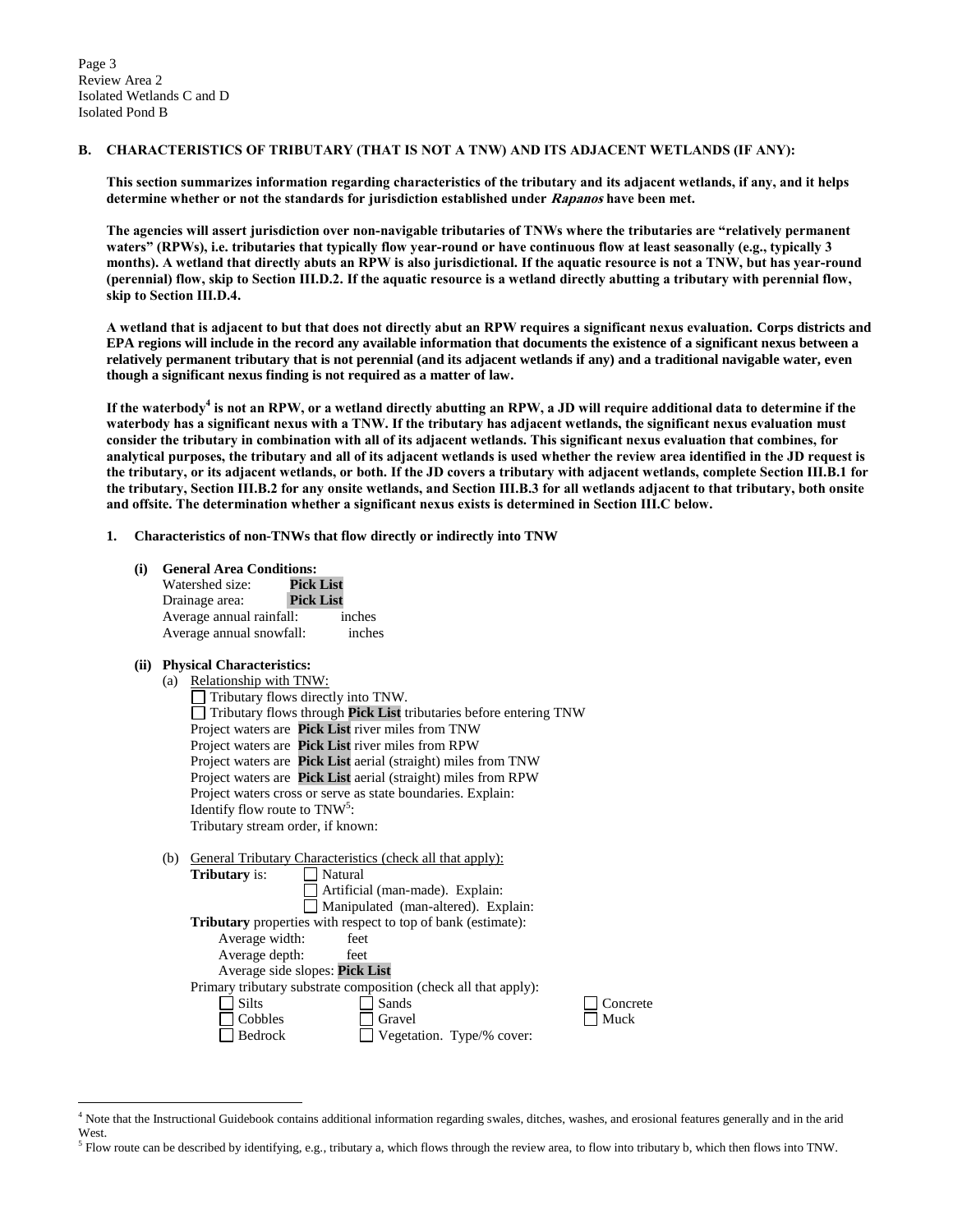Page 4 Review Area 2 Isolated Wetlands C and D Isolated Pond B

|    |     | $(c)$ Flow:<br>Tributary provides for: Pick List<br>Estimate average number of flow events in review area/year: Pick List<br>Describe flow regime:<br>Other information on duration and volume:<br>Surface flow is: Pick List. Characteristics:<br>Subsurface flow: Pick List. Explain findings:<br>$\Box$ Dye (or other) test performed:<br>Tributary has (check all that apply):<br>Bed and banks<br>$\Box$ OHWM <sup>6</sup> (check all indicators that apply):<br>$\Box$ clear, natural line impressed on the bank<br>the presence of litter and debris<br>$\Box$ changes in the character of soil<br>destruction of terrestrial vegetation<br>$\Box$ shelving<br>the presence of wrack line<br>$\Box$<br>vegetation matted down, bent, or absent<br>sediment sorting<br>$\Box$<br>leaf litter disturbed or washed away<br>scour<br>sediment deposition<br>$\Box$<br>multiple observed or predicted flow events<br>$\Box$ water staining<br>abrupt change in plant community<br>Discontinuous OHWM. <sup>7</sup> Explain: |
|----|-----|-------------------------------------------------------------------------------------------------------------------------------------------------------------------------------------------------------------------------------------------------------------------------------------------------------------------------------------------------------------------------------------------------------------------------------------------------------------------------------------------------------------------------------------------------------------------------------------------------------------------------------------------------------------------------------------------------------------------------------------------------------------------------------------------------------------------------------------------------------------------------------------------------------------------------------------------------------------------------------------------------------------------------------|
|    |     | If factors other than the OHWM were used to determine lateral extent of CWA jurisdiction (check all that apply):<br>$\Box$ High Tide Line indicated by:<br>Mean High Water Mark indicated by:<br>$\Box$ oil or scum line along shore objects<br>$\Box$ survey to available datum;<br>fine shell or debris deposits (foreshore)<br>physical markings;<br>$\mathbf{L}$<br>physical markings/characteristics<br>vegetation lines/changes in vegetation types.<br>tidal gauges                                                                                                                                                                                                                                                                                                                                                                                                                                                                                                                                                    |
|    |     | (iii) Chemical Characteristics:<br>Characterize tributary (e.g., water color is clear, discolored, oily film; water quality; general watershed characteristics, etc.).<br>Explain:<br>Identify specific pollutants, if known:                                                                                                                                                                                                                                                                                                                                                                                                                                                                                                                                                                                                                                                                                                                                                                                                 |
|    |     | (iv) Biological Characteristics. Channel supports (check all that apply):<br>Riparian corridor. Characteristics (type, average width):<br>Wetland fringe. Characteristics:<br>Habitat for:<br>Federally Listed species. Explain findings:<br>Fish/spawn areas. Explain findings:<br>□ Other environmentally-sensitive species. Explain findings:<br>Aquatic/wildlife diversity. Explain findings:                                                                                                                                                                                                                                                                                                                                                                                                                                                                                                                                                                                                                             |
| 2. |     | Characteristics of wetlands adjacent to non-TNW that flow directly or indirectly into TNW                                                                                                                                                                                                                                                                                                                                                                                                                                                                                                                                                                                                                                                                                                                                                                                                                                                                                                                                     |
|    | (i) | <b>Physical Characteristics:</b><br>(a) General Wetland Characteristics:<br>Properties:<br>Wetland size:<br>acres<br>Wetland type. Explain:<br>Wetland quality. Explain:<br>Project wetlands cross or serve as state boundaries. Explain:                                                                                                                                                                                                                                                                                                                                                                                                                                                                                                                                                                                                                                                                                                                                                                                     |
|    |     | <b>TIME</b>                                                                                                                                                                                                                                                                                                                                                                                                                                                                                                                                                                                                                                                                                                                                                                                                                                                                                                                                                                                                                   |

(b) General Flow Relationship with Non-TNW: Flow is: **Pick List**. Explain: Surface flow is**: Pick List**  Characteristics: Subsurface flow: **Pick List**. Explain findings: Dye (or other) test performed:

 $\overline{a}$ 

<sup>&</sup>lt;sup>6</sup>A natural or man-made discontinuity in the OHWM does not necessarily sever jurisdiction (e.g., where the stream temporarily flows underground, or where the OHWM has been removed by development or agricultural practices). Where there is a break in the OHWM that is unrelated to the waterbody's flow regime (e.g., flow over a rock outcrop or through a culvert), the agencies will look for indicators of flow above and below the break. 7 Ibid.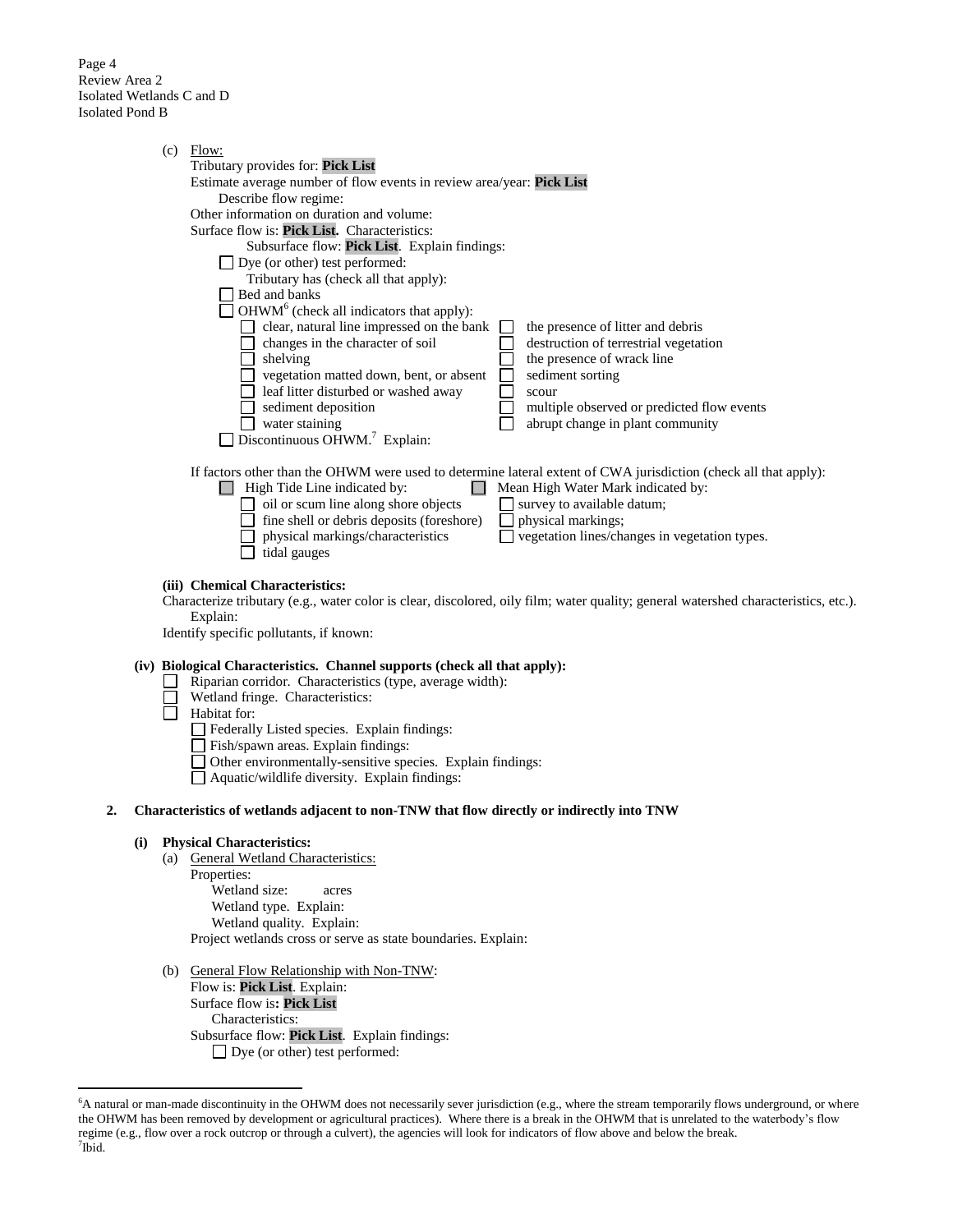Page 5 Review Area 2 Isolated Wetlands C and D Isolated Pond B

- (c) Wetland Adjacency Determination with Non-TNW:
	- $\Box$  Directly abutting
	- Not directly abutting
		- Discrete wetland hydrologic connection. Explain:
		- Ecological connection. Explain:
		- $\Box$  Separated by berm/barrier. Explain:

## (d) Proximity (Relationship) to TNW

Project wetlands are **Pick List** river miles from TNW. Project waters are **Pick List** aerial (straight) miles from TNW. Flow is from: **Pick List.** Estimate approximate location of wetland as within the **Pick List** floodplain.

# **(ii) Chemical Characteristics:**

Characterize wetland system (e.g., water color is clear, brown, oil film on surface; water quality; general watershed characteristics; etc.). Explain:

Identify specific pollutants, if known:

### **(iii) Biological Characteristics. Wetland supports (check all that apply):**

- Riparian buffer. Characteristics (type, average width):  $\Box$ 
	- Vegetation type/percent cover. Explain:

 $\Box$ Habitat for:

- Federally Listed species. Explain findings:
- Fish/spawn areas. Explain findings:
- Other environmentally-sensitive species. Explain findings:
- Aquatic/wildlife diversity. Explain findings:

# **3. Characteristics of all wetlands adjacent to the tributary (if any)**

All wetland(s) being considered in the cumulative analysis: **Pick List** Approximately () acres in total are being considered in the cumulative analysis. For each wetland, specify the following: Directly abuts? (Y/N) Size (in acres) Directly abuts? (Y/N) Size (in acres) Summarize overall biological, chemical and physical functions being performed:

## **C. SIGNIFICANT NEXUS DETERMINATION**

**A significant nexus analysis will assess the flow characteristics and functions of the tributary itself and the functions performed by any wetlands adjacent to the tributary to determine if they significantly affect the chemical, physical, and biological integrity of a TNW. For each of the following situations, a significant nexus exists if the tributary, in combination with all of its adjacent wetlands, has more than a speculative or insubstantial effect on the chemical, physical and/or biological integrity of a TNW. Considerations when evaluating significant nexus include, but are not limited to the volume, duration, and frequency of the flow of water in the tributary and its proximity to a TNW, and the functions performed by the tributary and all its adjacent wetlands. It is not appropriate to determine significant nexus based solely on any specific threshold of distance (e.g. between a tributary and its adjacent wetland or between a tributary and the TNW). Similarly, the fact an adjacent wetland lies within or outside of a floodplain is not solely determinative of significant nexus.** 

#### **Draw connections between the features documented and the effects on the TNW, as identified in the** *Rapanos* **Guidance and discussed in the Instructional Guidebook. Factors to consider include, for example:**

- Does the tributary, in combination with its adjacent wetlands (if any), have the capacity to carry pollutants or flood waters to TNWs, or to reduce the amount of pollutants or flood waters reaching a TNW?
- Does the tributary, in combination with its adjacent wetlands (if any), provide habitat and lifecycle support functions for fish and other species, such as feeding, nesting, spawning, or rearing young for species that are present in the TNW?
- Does the tributary, in combination with its adjacent wetlands (if any), have the capacity to transfer nutrients and organic carbon that support downstream foodwebs?
- Does the tributary, in combination with its adjacent wetlands (if any), have other relationships to the physical, chemical, or biological integrity of the TNW?

#### **Note: the above list of considerations is not inclusive and other functions observed or known to occur should be documented below:**

**1. Significant nexus findings for non-RPW that has no adjacent wetlands and flows directly or indirectly into TNWs.** Explain findings of presence or absence of significant nexus below, based on the tributary itself, then go to Section III.D: .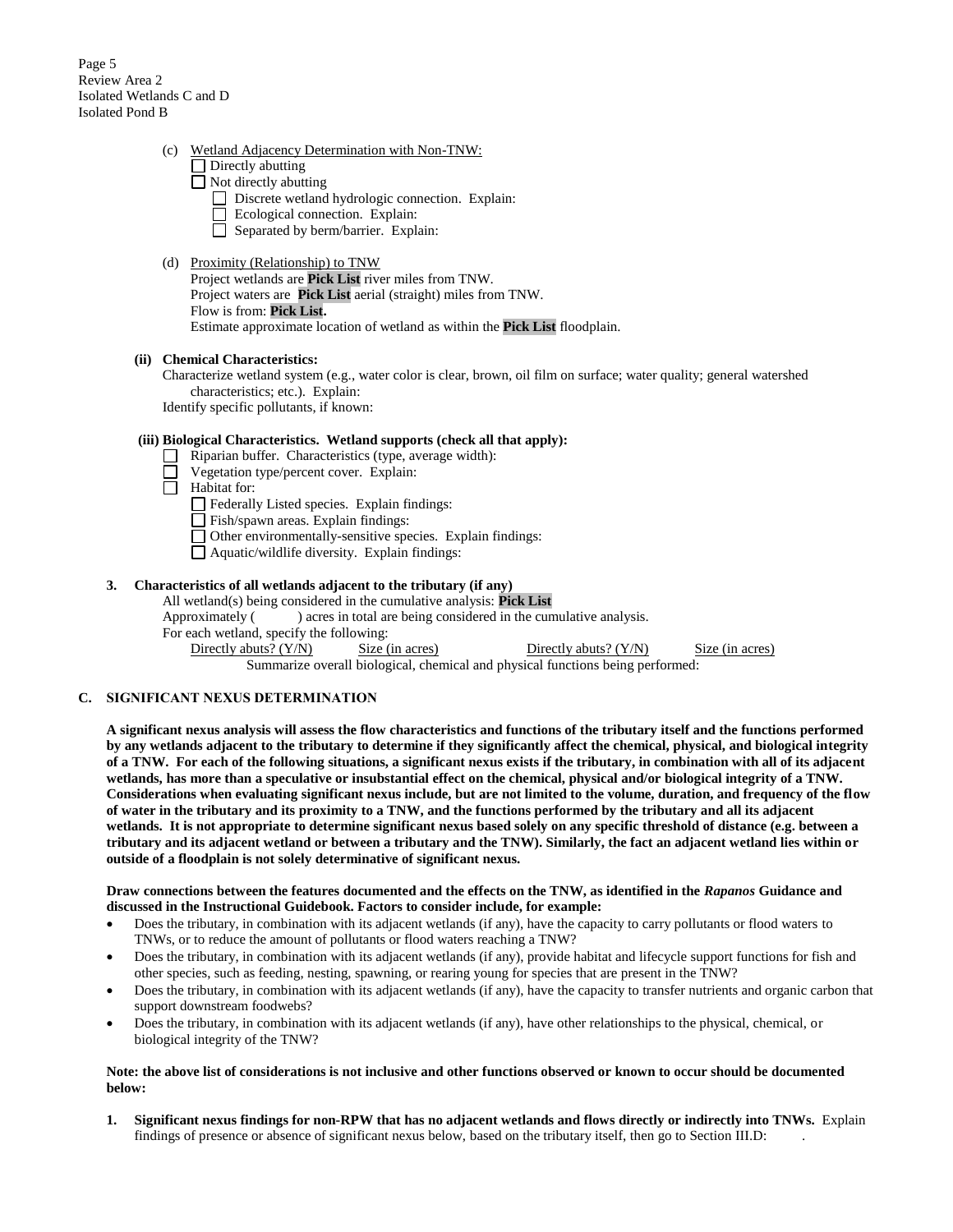Page 6 Review Area 2 Isolated Wetlands C and D Isolated Pond B

- **2. Significant nexus findings for non-RPW and its adjacent wetlands, where the non-RPW flows directly or indirectly into TNWs.** Explain findings of presence or absence of significant nexus below, based on the tributary in combination with all of its adjacent wetlands, then go to Section III.D: .
- **3. Significant nexus findings for wetlands adjacent to an RPW but that do not directly abut the RPW.** Explain findings of presence or absence of significant nexus below, based on the tributary in combination with all of its adjacent wetlands, then go to Section III.D:

#### **D. DETERMINATIONS OF JURISDICTIONAL FINDINGS. THE SUBJECT WATERS/WETLANDS ARE (CHECK ALL THAT APPLY):**

**1. TNWs and Adjacent Wetlands.** Check all that apply and provide size estimates in review area: TNWs: linear feet width (ft), Or, acres. **Netlands adjacent to TNWs:** acres.

## **2. RPWs that flow directly or indirectly into TNWs.**

- Tributaries of TNWs where tributaries typically flow year-round are jurisdictional. Provide data and rationale indicating that tributary is perennial: .
- $\Box$  Tributaries of TNW where tributaries have continuous flow "seasonally" (e.g., typically three months each year) are jurisdictional. Data supporting this conclusion is provided at Section III.B. Provide rationale indicating that tributary flows seasonally:
	- Provide estimates for jurisdictional waters in the review area (check all that apply):<br>
	Tributary waters: linear feet width (ft).<br>
	Other non-wetland waters: acres.
	- Tributary waters: linear feet width (ft).
	- Other non-wetland waters: acres.
	- Identify type(s) of waters:

# **3. Non-RPWs<sup>8</sup> that flow directly or indirectly into TNWs.**

Waterbody that is not a TNW or an RPW, but flows directly or indirectly into a TNW, and it has a significant nexus with a TNW is jurisdictional. Data supporting this conclusion is provided at Section III.C.

Provide estimates for jurisdictional waters within the review area (check all that apply):

- Tributary waters: linear feet width (ft).
	- Other non-wetland waters: acres.
		- Identify type(s) of waters:

# **4. Wetlands directly abutting an RPW that flow directly or indirectly into TNWs.**

Wetlands directly abut RPW and thus are jurisdictional as adjacent wetlands.

- Wetlands directly abutting an RPW where tributaries typically flow year-round. Provide data and rationale indicating that tributary is perennial in Section III.D.2, above. Provide rationale indicating that wetland is directly abutting an RPW:
- Wetlands directly abutting an RPW where tributaries typically flow "seasonally." Provide data indicating that tributary is seasonal in Section III.B and rationale in Section III.D.2, above. Provide rationale indicating that wetland is directly abutting an RPW:

Provide acreage estimates for jurisdictional wetlands in the review area: acres.

#### **5. Wetlands adjacent to but not directly abutting an RPW that flow directly or indirectly into TNWs.**

Wetlands that do not directly abut an RPW, but when considered in combination with the tributary to which they are adjacent and with similarly situated adjacent wetlands, have a significant nexus with a TNW are jurisidictional. Data supporting this conclusion is provided at Section III.C.

Provide acreage estimates for jurisdictional wetlands in the review area: acres.

# **6. Wetlands adjacent to non-RPWs that flow directly or indirectly into TNWs.**

Wetlands adjacent to such waters, and have when considered in combination with the tributary to which they are adjacent and with similarly situated adjacent wetlands, have a significant nexus with a TNW are jurisdictional. Data supporting this conclusion is provided at Section III.C.

Provide estimates for jurisdictional wetlands in the review area: acres.

 $\overline{a}$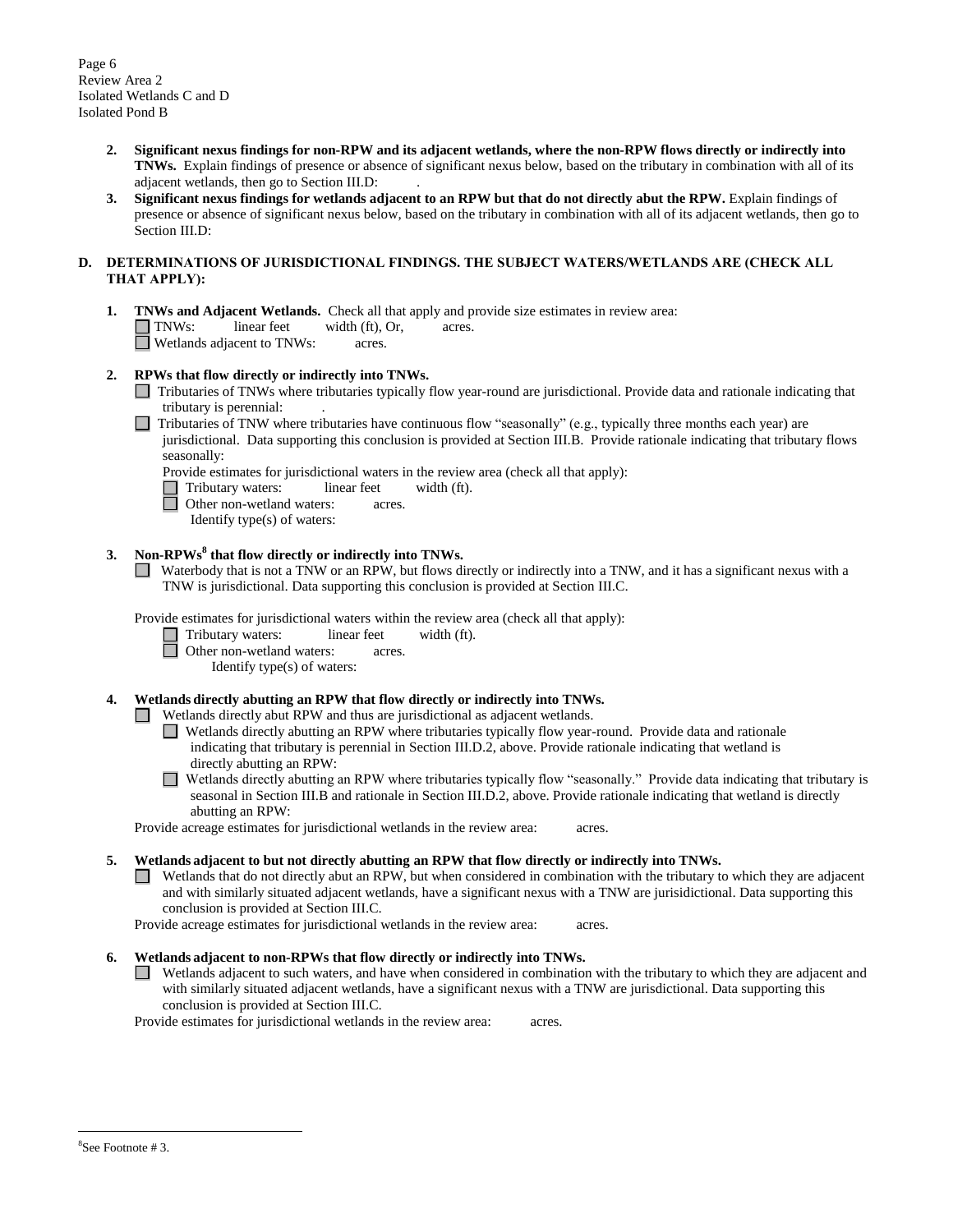Page 7 Review Area 2 Isolated Wetlands C and D Isolated Pond B

### **7. Impoundments of jurisdictional waters. 9**

- As a general rule, the impoundment of a jurisdictional tributary remains jurisdictional.
- Demonstrate that impoundment was created from "waters of the U.S.," or
	- Demonstrate that water meets the criteria for one of the categories presented above (1-6), or
- $\Box$ Demonstrate that water is isolated with a nexus to commerce (see E below).

#### **E. ISOLATED [INTERSTATE OR INTRA-STATE] WATERS, INCLUDING ISOLATED WETLANDS, THE USE, DEGRADATION OR DESTRUCTION OF WHICH COULD AFFECT INTERSTATE COMMERCE, INCLUDING ANY SUCH WATERS (CHECK ALL THAT APPLY):<sup>10</sup>**

- which are or could be used by interstate or foreign travelers for recreational or other purposes.
- from which fish or shellfish are or could be taken and sold in interstate or foreign commerce.
- $\Box$  which are or could be used for industrial purposes by industries in interstate commerce.
	- Interstate isolated waters.Explain:
- П Other factors.Explain:

#### **Identify water body and summarize rationale supporting determination:** .

Provide estimates for jurisdictional waters in the review area (check all that apply):

- Tributary waters: linear feet width (ft).
	- Other non-wetland waters: acres.
- Identify type(s) of waters:
- $\Box$  Wetlands: acres.

 $\overline{a}$ 

### **F. NON-JURISDICTIONAL WATERS, INCLUDING WETLANDS (CHECK ALL THAT APPLY):**

- If potential wetlands were assessed within the review area, these areas did not meet the criteria in the 1987 Corps of Engineers Wetland Delineation Manual and/or appropriate Regional Supplements.
- $\boxtimes$  Review area included isolated waters with no substantial nexus to interstate (or foreign) commerce.
	- $\boxtimes$  Prior to the Jan 2001 Supreme Court decision in "*SWANCC*," the review area would have been regulated based solely on the "Migratory Bird Rule" (MBR).
	- Waters do not meet the "Significant Nexus" standard, where such a finding is required for jurisdiction. Explain: **.**

Other: (explain, if not covered above):

Provide acreage estimates for non-jurisdictional waters in the review area, where the sole potential basis of jurisdiction is the MBR factors (i.e., presence of migratory birds, presence of endangered species, use of water for irrigated agriculture), using best professional judgment (check all that apply):

| $\Box$ Non-wetland waters (i.e., rivers, streams): |                  |                                       | linear feet | width (ft). |
|----------------------------------------------------|------------------|---------------------------------------|-------------|-------------|
| $\boxtimes$ Lakes/ponds: Pond B 0.32 acre          |                  |                                       |             |             |
| $\Box$ Other non-wetland waters:                   |                  | acres. List type of aquatic resource: |             |             |
| $\boxtimes$ Wetlands:                              | <b>Wetland C</b> | PEM                                   | 0.50 acre   |             |
|                                                    | <b>Wetland D</b> | PEM                                   | 0.16 acre   |             |

Provide acreage estimates for non-jurisdictional waters in the review area that do not meet the "Significant Nexus" standard, where such a finding is required for jurisdiction (check all that apply):

| $\Box$ Non-wetland waters (i.e., rivers, streams): | linear feet.                          | width (ft). |
|----------------------------------------------------|---------------------------------------|-------------|
| $\Box$ Lakes/ponds:<br>acres.                      |                                       |             |
| Other non-wetland waters:                          | acres. List type of aquatic resource: |             |
| Wetlands:<br>acres.                                |                                       |             |

<sup>9</sup> To complete the analysis refer to the key in Section III.D.6 of the Instructional Guidebook.

<sup>&</sup>lt;sup>10</sup> Prior to asserting or declining CWA jurisdiction based solely on this category, Corps Districts will elevate the action to Corps and EPA HQ for **review consistent with the process described in the Corps/EPA** *Memorandum Regarding CWA Act Jurisdiction Following Rapanos.*